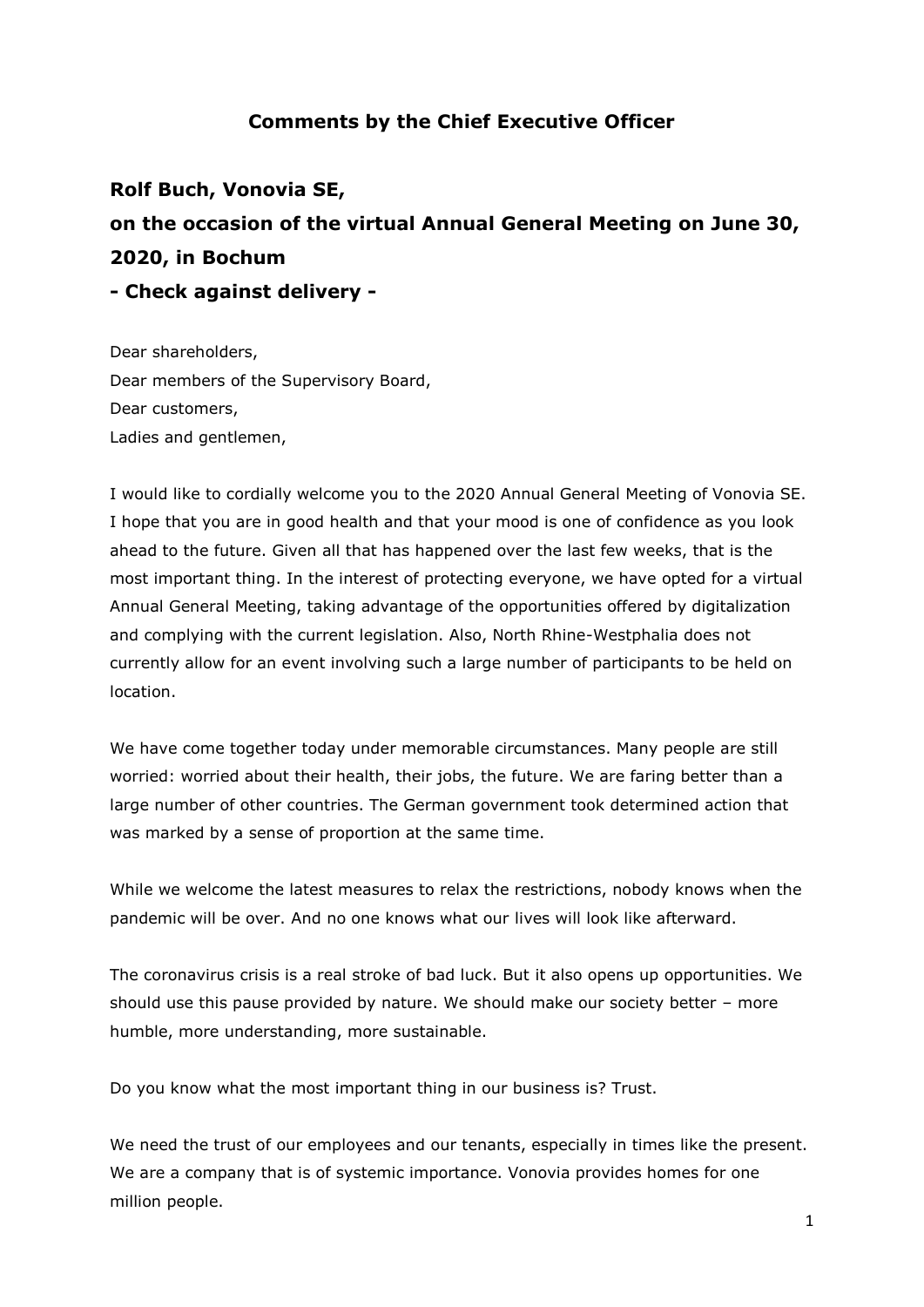We need the trust of policymakers and the general public. We need your trust, dear shareholders. Because without you, we would not be able to do all the things that are important to us.

Trust is something that we have to earn, time and time again. By having courage and confidence. By listening. By showing that we are taking responsibility. By making our decisions comprehensible to others. And by keeping our promises.

Let's start with this very aspect. The promises we have kept are documented in our annual report for 2019. I will focus on the main points in this speech.

Vonovia is Europe's leading private residential real estate company. I have been here for seven years now. I can't pretend that I'm not a bit proud of that – proud of my colleagues on the Management Board, of our great team in Bochum, Duisburg, Berlin and Dresden and, of course, of all of our employees working in our various locations. Our colleagues in Austria and Sweden also deserve the very highest recognition.

We owe the increase in our EBITDA to our four business areas: In the largest segment, Rental, this is due to a combination of the larger portfolio and investments. In the Valueadd segment, the increase can be traced back to additional services and greater efficiency. In the Recurring Sales segment, the development is due to the high demand for residential real estate, while in the Development segment, it is due to the large number of newly built apartments.

FFO, our operating earnings power, increased for the sixth time running.

We boosted our efficiency yet again last year. We have become more digital. We have optimized our portfolio, halving the number of locations since 2015. The costs per apartment have been cut in half since 2013. The bigger and more concentrated we are, the less it costs us to manage each of our apartments.

We own more than 400,000 residential units in all attractive cities and regions in Germany, Sweden and Austria. Our portfolio is worth around 53 billion euros. Only a small number of our apartments are lying vacant, and this is mainly because we are in the process of refurbishing and modernizing them.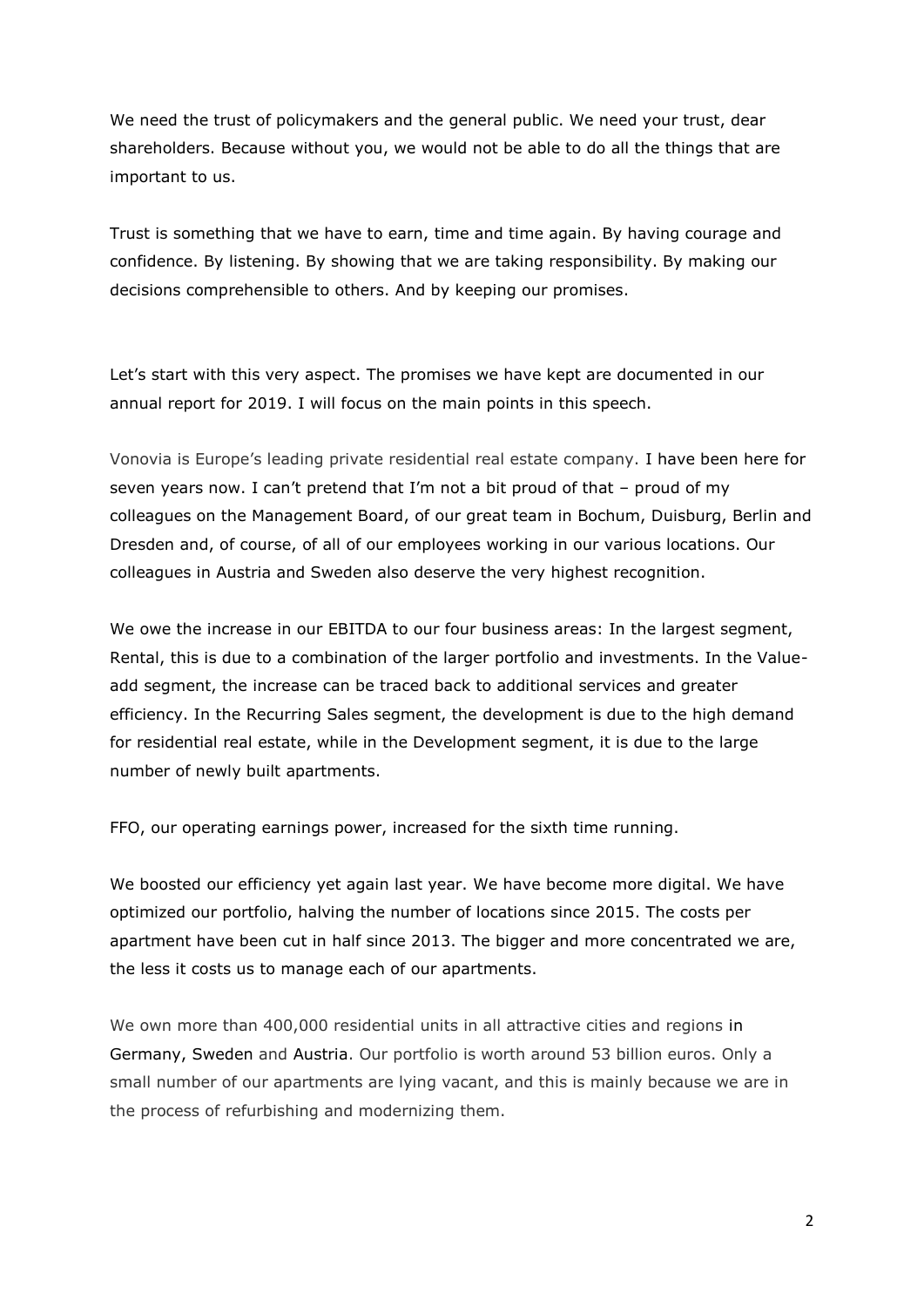This is testimony to the considerable demand for housing and shows that our properties are in the right locations.

Our debt level has been in the target corridor for years now. We enjoy an extremely solid position in terms of financing and good access to the international capital market. This gives us a clear competitive advantage. Recently, we were once again able to raise 1 billion euros in fresh capital.

Two renowned international rating agencies confirmed our excellent credit standing.

Dear shareholders,

we have achieved everything that we set out to achieve.

Vonovia is well positioned – even for turbulent times. We are aware, however, that we would not have made it this far without your support. On behalf of my colleagues on the Management Board, I would like to take this opportunity to thank you most sincerely for this support.

It is important to us that you continue to place your trust in us. Therefore, we want to properly share the success of 2019 with you.

Based on our FFO, we will be proposing a dividend of 1.57 euros per share to the Annual General Meeting today, up by around 9 percent year-on-year.

As was the case last year, we are also offering you the option of a scrip dividend. Many of you have been happy to make use of this alternative in the past, leaving your money within the company. Thank you for placing your trust in us. We have done a good job of managing your money, and we will continue to do so in the future.

We have faced isolated criticism of the fact that we are sticking to our dividend policy in these times of coronavirus. My position on this is very clear: the dividend proposal is based on the good performance achieved in the 2019 fiscal year. That's one side of the coin.

The other is that we are not making use of state aid during the coronavirus crisis. Our employees have not been furloughed. We're not firing, we're hiring. And we are still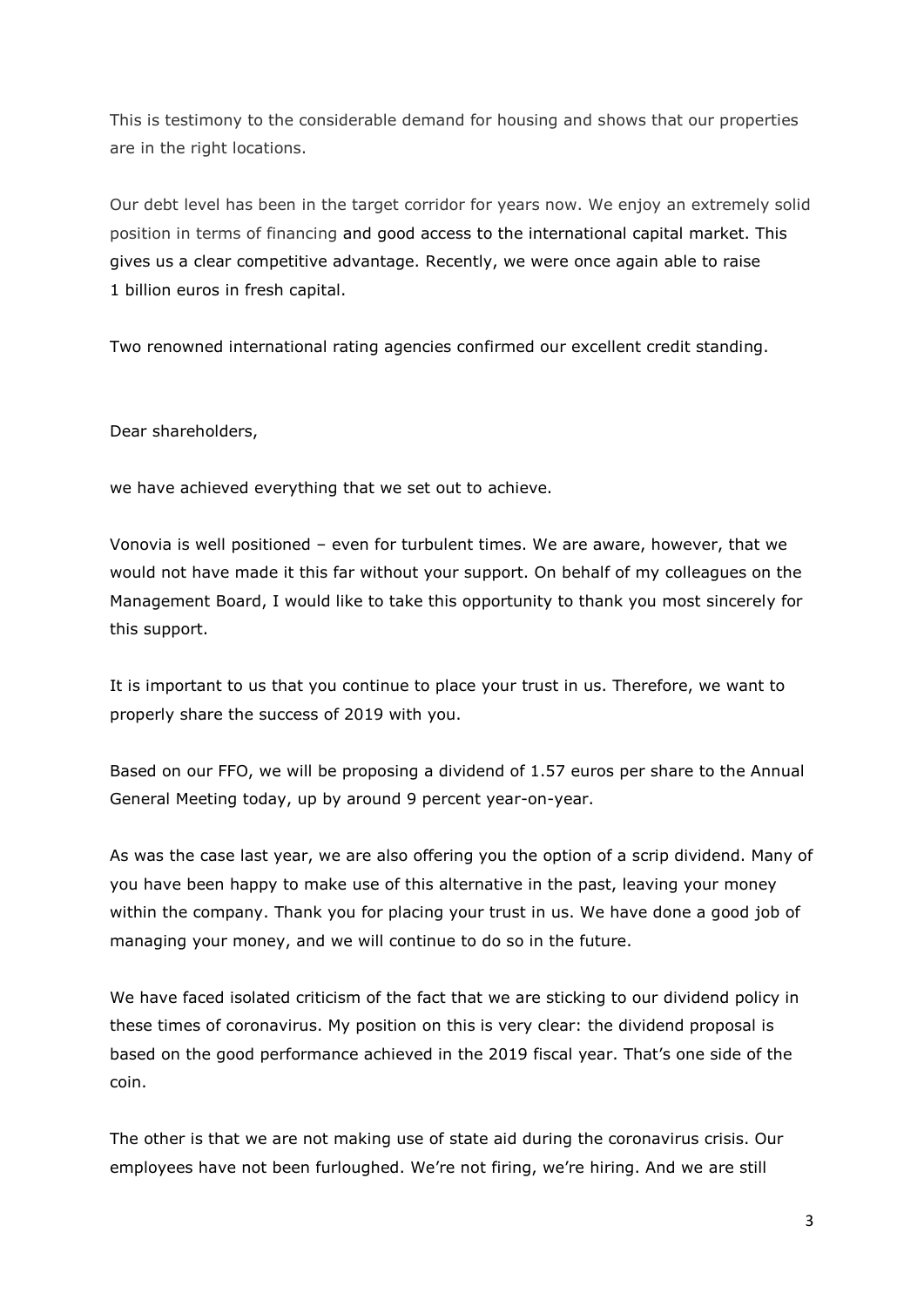providing vocational training. As a residential real estate company, we will continue to live up to our responsibility for our tenants and for society at large.

We are in a position to pay a dividend because we have the liquidity available to pay one using our own resources. It is essential that you can also rely on us. Many of you use the dividends to pay your pensions. Or, for example, they are used to fund research into a coronavirus vaccine via the Wellcome Trust. This is a source of motivation for both my colleagues and me in particular.

This brings me to the end of my comments on the appropriation of profit. I do not need to explain the other items on the agenda in any greater detail. We would ask you to pass resolutions on the ratification of the acts of the members of the Management Board and of the Supervisory Board for the 2019 fiscal year. We would also ask you to select the auditor for our upcoming financial reports and financial statements.

Let us now turn our attention to our responsibility for our employees. At times like the present, our top priority is clearly the protection of health. I would like to take this opportunity to thank everyone working for us as they help to keep things going.

I'm talking about the craftsmen with their repair work, the neighborhood managers and caretakers taking care of our properties and the customer service employees who have been very busy in recent weeks. Sometimes, all they have to do is listen and allow people to share their concerns. It is at times like these that we realize just how important a job they all do, be it at their desks at home or on location as they deal with our customers.

Their commitment has allowed us to safeguard the infrastructure and safety of our buildings at all times, even during the shutdown. We have done a lot to ensure that things keep running smoothly.

Incidentally, none of our employees need to worry about their jobs. Our workforce has trebled within the last seven years. We are still taking people on, building on a culture of diversity in the process. We offer prospects for young people as well, as is evident not least from our training rate. With a rate of five percent, we outstrip the average for the DAX companies. And on top of that, we have just decided to hire 100 more trainees this year. We train the next generation in a broad range of occupations, including roofers, plant engineers, electricians and real estate agents.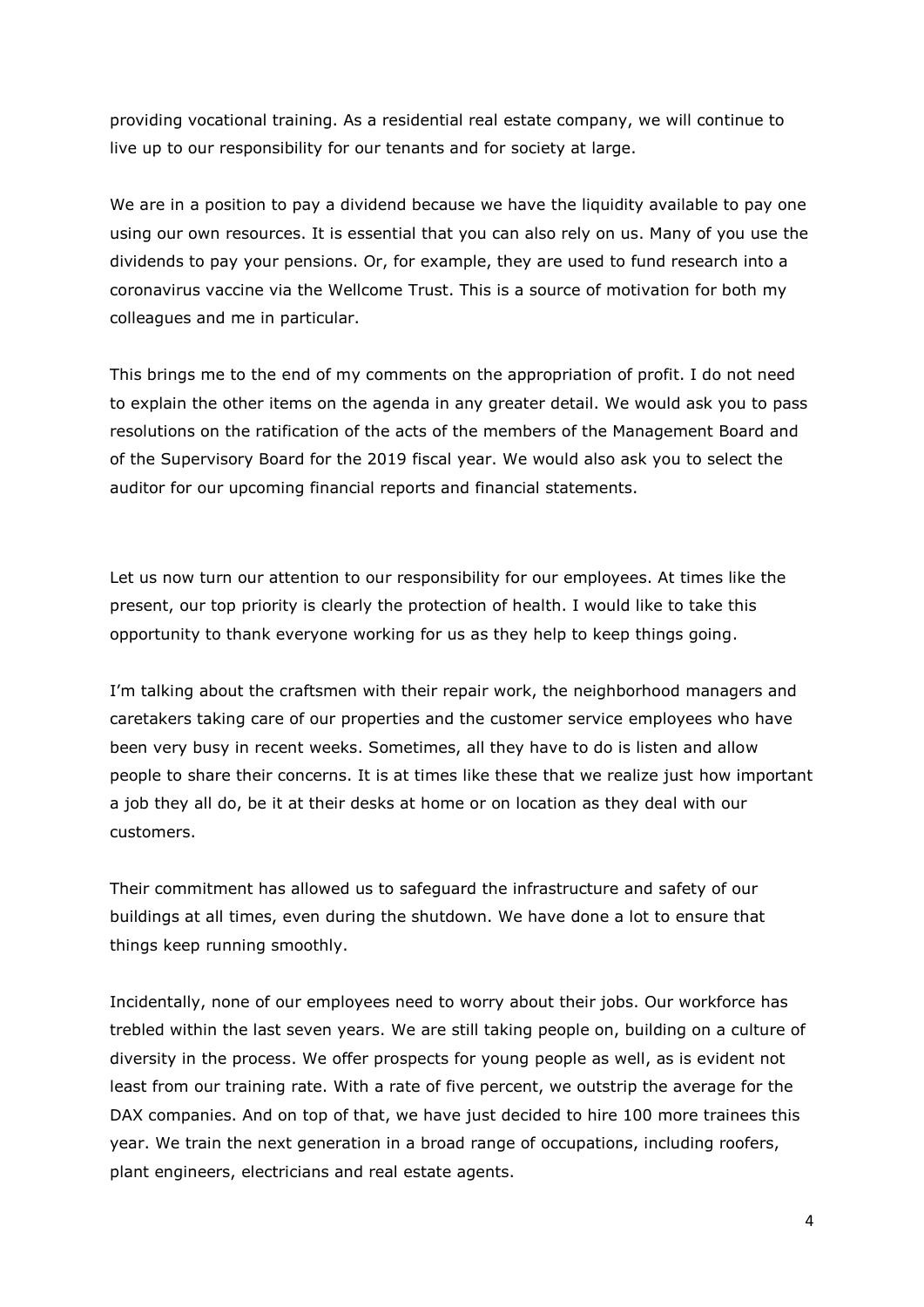Our mission statement says: "We embody a culture of trust and respect." But mission statements are only credible after they are actually applied in practice. This is something that we can find out when we survey our employees. We commissioned the independent service provider "Great Place to Work" to conduct this survey.

I'm delighted that so many employees took part and that so many of them mention the fact that people look after each other at Vonovia as a positive aspect. More than 80 percent of our employees want to keep working with us for a long time to come. This shows that we are on the right track and that our team trusts us.

Ladies and gentlemen,

that brings me to our customers – our tenants. We are talking about something that might actually be even more important in these times than it usually is: Our home – the place of refuge for the whole family and now also the place where we work.

But it is not only our own home, but also the neighborhood around us that has taken on a new significance. After work, our employees called our older tenants to offer support. While they were happy to hear from us and thanked us for the gesture, most of them did not need our help because the neighborhood had already stepped in. This sense of solidarity in times of crisis is really impressive and encouraging. Our society is better than we may think.

Of course, we have also thought about what else we can do to help our tenants. Let me start with one very important aspect: nobody who is experiencing hardship because of the coronavirus will have to move out of their home. And this is not because of a decision made by our policymakers, but rather because we believe that this sort of promise is self-evident, and because we want to take some of the worry off our tenants' shoulders.

In the lockdown phase, we generally avoided rent increases. And there will also be no rent increases following modernization work until September.

We have written to all of our 350,000 households in Germany and promised them financial support. This saw us assume a pioneering role in our industry. Just over one percent of our tenants have contacted us to date. The total amount of rent deferments is small. While it is a drop in the ocean for you as shareholders, it is most certainly relevant for our society in Germany.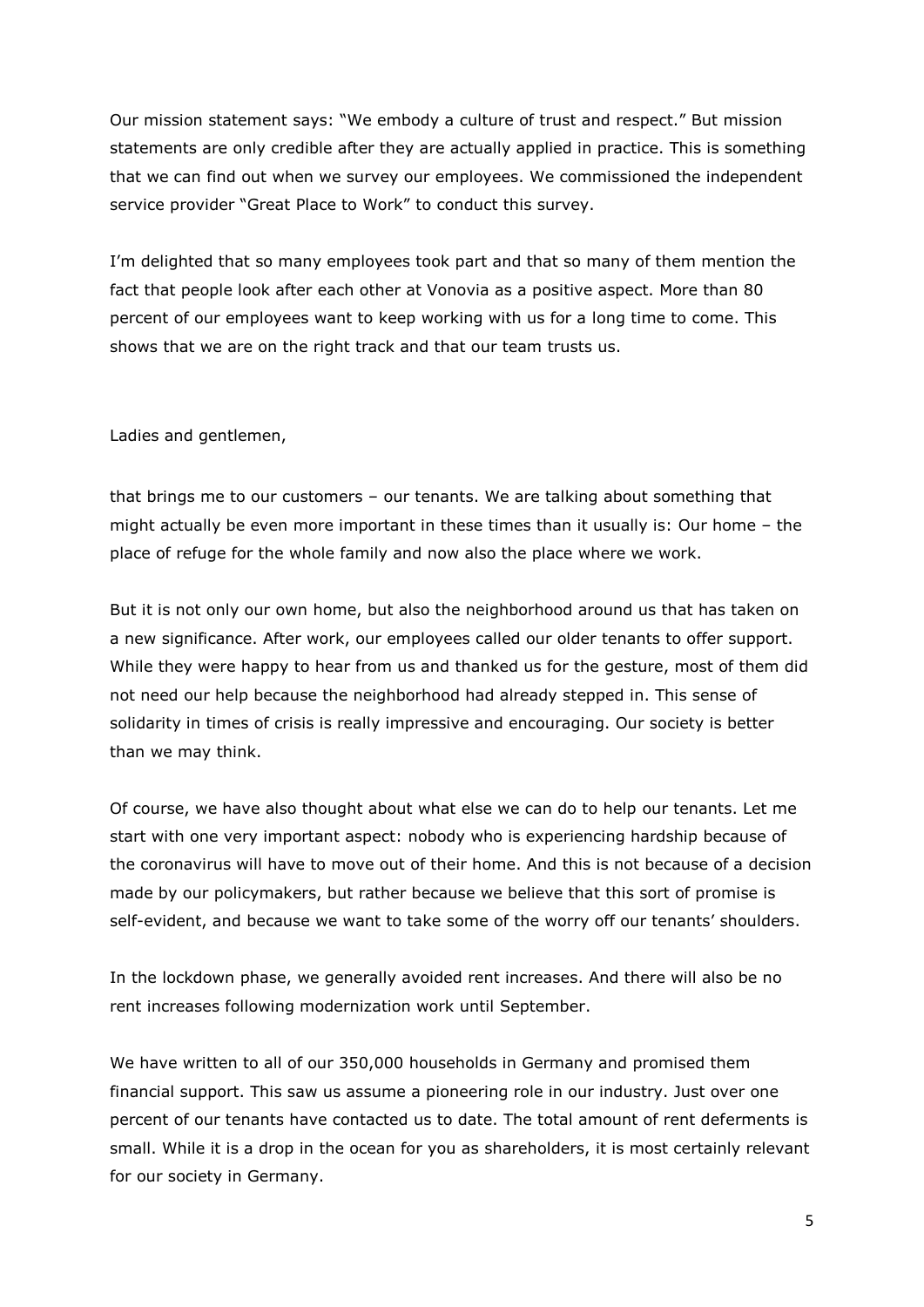We can see that our social safety net is working, but we are on hand to help if we need to. We are there for our tenants. Incidentally, this is not only true in times of crisis. This is a general stance that has characterized our actions over the past few years, too. Vonovia pursues a moderate rental policy.

The increase in rent in the portfolio due to market-related factors in 2019 was lower than the rate of inflation in Germany. Our rents for new leases are also 14 percent lower on average than the quoted rents on the market in Germany's conurbations. Vonovia's ancillary expenses have also been stable for years now, despite inflation and improved performance.

So what do we do with the rental income? We invest 1.5 times the profit back in our portfolio. Around three quarters of this amount is invested in energy efficiency modernizations and senior-friendly apartment conversions. Our aim is to rent out stateof-the art, energy-efficient apartments. This is certainly a goal that we can achieve. After all, we do want our tenants to live with us for the long term, which is why we are keen to make sure that rents are affordable. After modernization work, too, we only increase rents by a maximum of two euros per square meter, even though the legislation would, in theory, allow us to charge more. We invest around one quarter of the profit in new construction and vertical expansion measures in our own portfolio.

Construction work is always a source of disruption for the surrounding area. The important thing is that we get residents on board. We have to explain what we are doing and why we are doing it in a transparent manner. That's not to say that we never make mistakes. But we are making progress little by little. This is an area in which we have to earn trust time and again. We can only achieve this by listening and finding individual solutions.

Speaking of listening: at the last Annual General Meeting, I promised a tenant that I would stop by for coffee. You might remember. I brought cake. We had a nice chat that gave me a valuable insight. I was once again reminded that we have to take each and every concern seriously. This is really important to the people whose concerns are playing on their minds day in, day out. We are committed to addressing these issues and changing things wherever we can.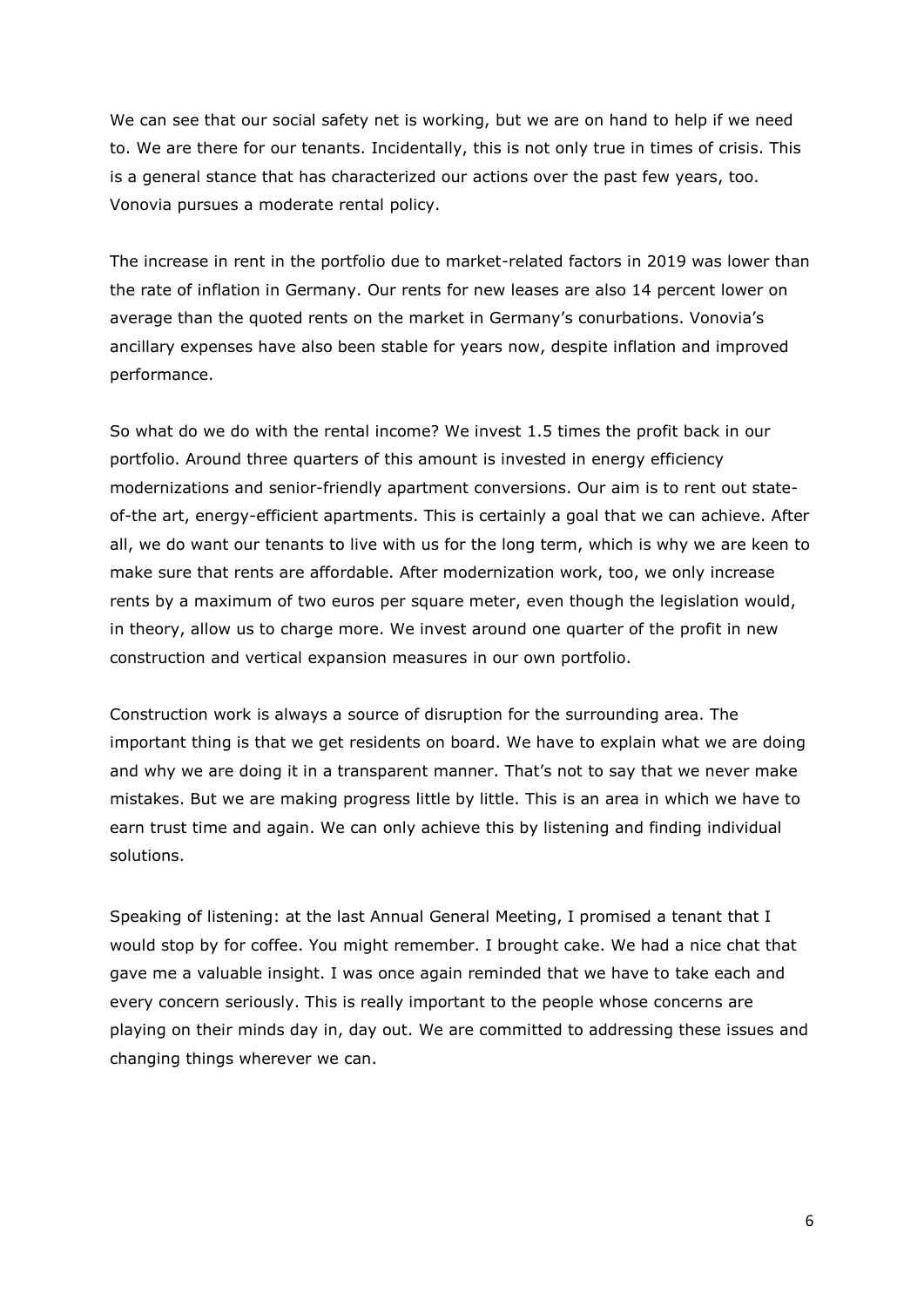Speaking of solutions: last year, we promised to find solutions for cases of hardship, for example if tenants no longer have the money to pay their rent following modernization measures. This is when our hardship management team steps in. We have 30 employees working in this department. With 13,200 modernization measures last year, there were 1,600 hardship cases. We were able to help out there.

The response to our regulation for the over-70s was also positive. The regulation allows us to guarantee a lifelong right of residence for tenants over 70 years of age, even if the rent is more than the individual can afford. I have been genuinely moved by the many personal words of thanks I have received.

## Ladies and gentlemen,

you might ask yourself, why should I invest in a company that does not get the most it can out of the market situation? The answer is a simple one: because we have to live up to our social responsibility. Because we have to maintain trust. Because we are part of the community with our business model.

This is not a position that we can evade and it's not one that we want to evade either. So we have to help to ensure that our country remains stable. You, our shareholders, also think and act in the long term.

There is one thing that we cannot afford to forget: Our business philosophy is to offer affordable homes to broad sections of the population. Our new customers last year come from 140 different nations. We also make a very conscious point of offering homes to refugees.

We have rented out around 35 percent of our vacant apartments to people with migrant backgrounds. This is the clear signal we are sending out against discrimination. Because integration starts in the place where we live.

We had promised that every third newly let apartment would be renovated to make it senior-friendly. In actual fact, we managed to renovate every second one last year, which equates to 15,000 modernized apartments.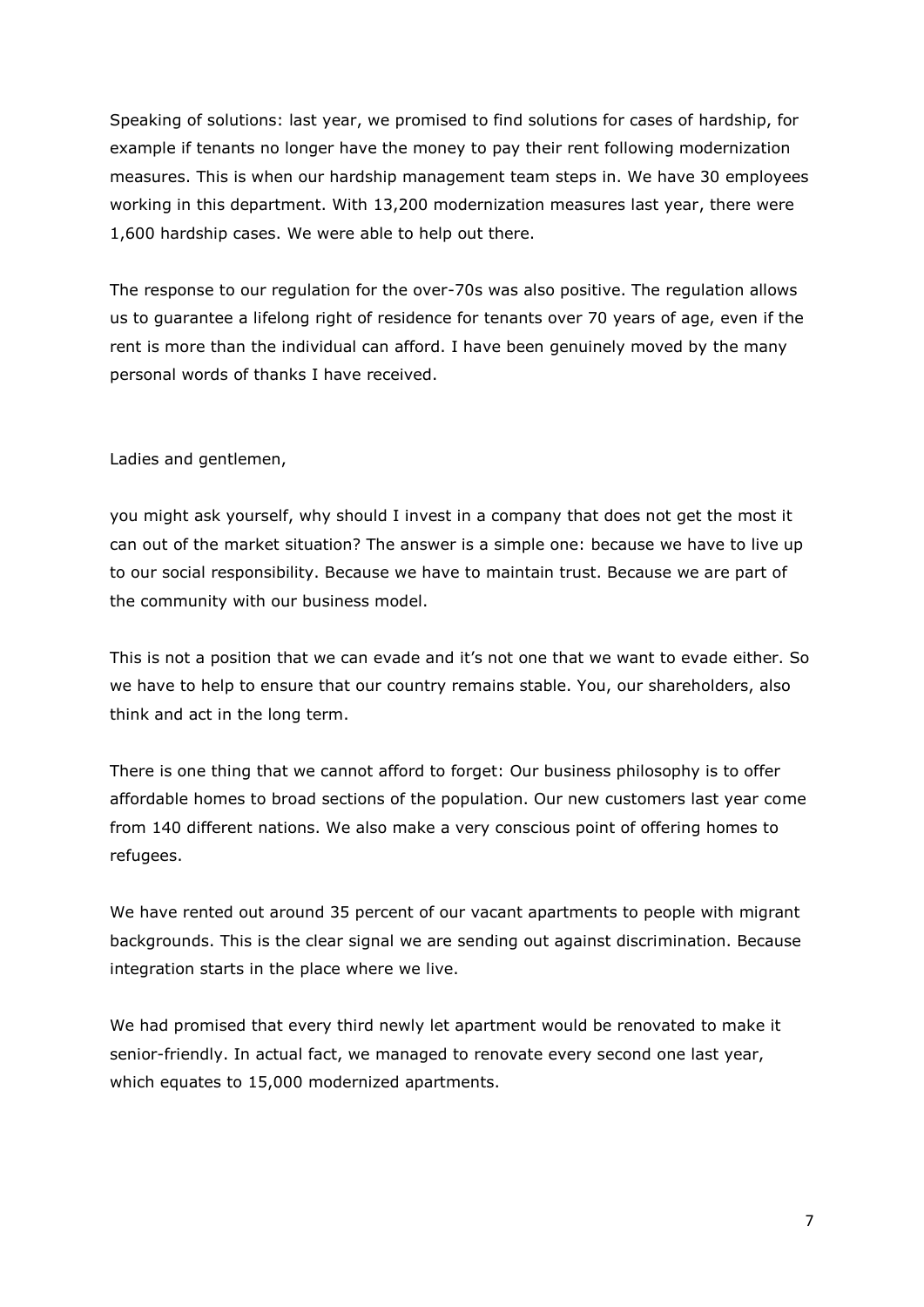A roof over your head is one thing. The other is the residential environment. We want to develop living and livable neighborhoods. This is the only way to prevent areas with high levels of social problems. We are currently developing 13 neighborhoods across the country, investing 500 million euros and preparing development plans spanning a period of several years.

Let us look at one of the most pressing social problems – the shortage of housing. This is another area in which we have made a contribution. More than 2,000 apartments were completed last year. This puts us in line with the upward trajectory being witnessed across Germany. In the long term, we aim to build many more, because there is still a lack of affordable homes, particularly in conurbations.

New construction means that we have to interfere with the environment. But we are not shirking our responsibility here, either. We have entered into close collaboration with the environmental organization Naturschutzbund Deutschland e.V. (NABU). NABU experts will advise us on how we can design our neighborhoods to bring them into harmony with nature and how we can achieve greater biodiversity. This is within the realms of possibility – despite the further densification of cities.

Let me now turn to the major issue of  $CO<sub>2</sub>$  emissions and the energy revolution. We spent just shy of one billion euros on modernization.

We are aiming to carry out energy-efficiency refurbishment measures on around 3 percent of our portfolio every year. We managed to exceed this rate in recent years. Easily said, but it really is an outstanding achievement. This is another area in which we have kept our promises and can check off another item on the list.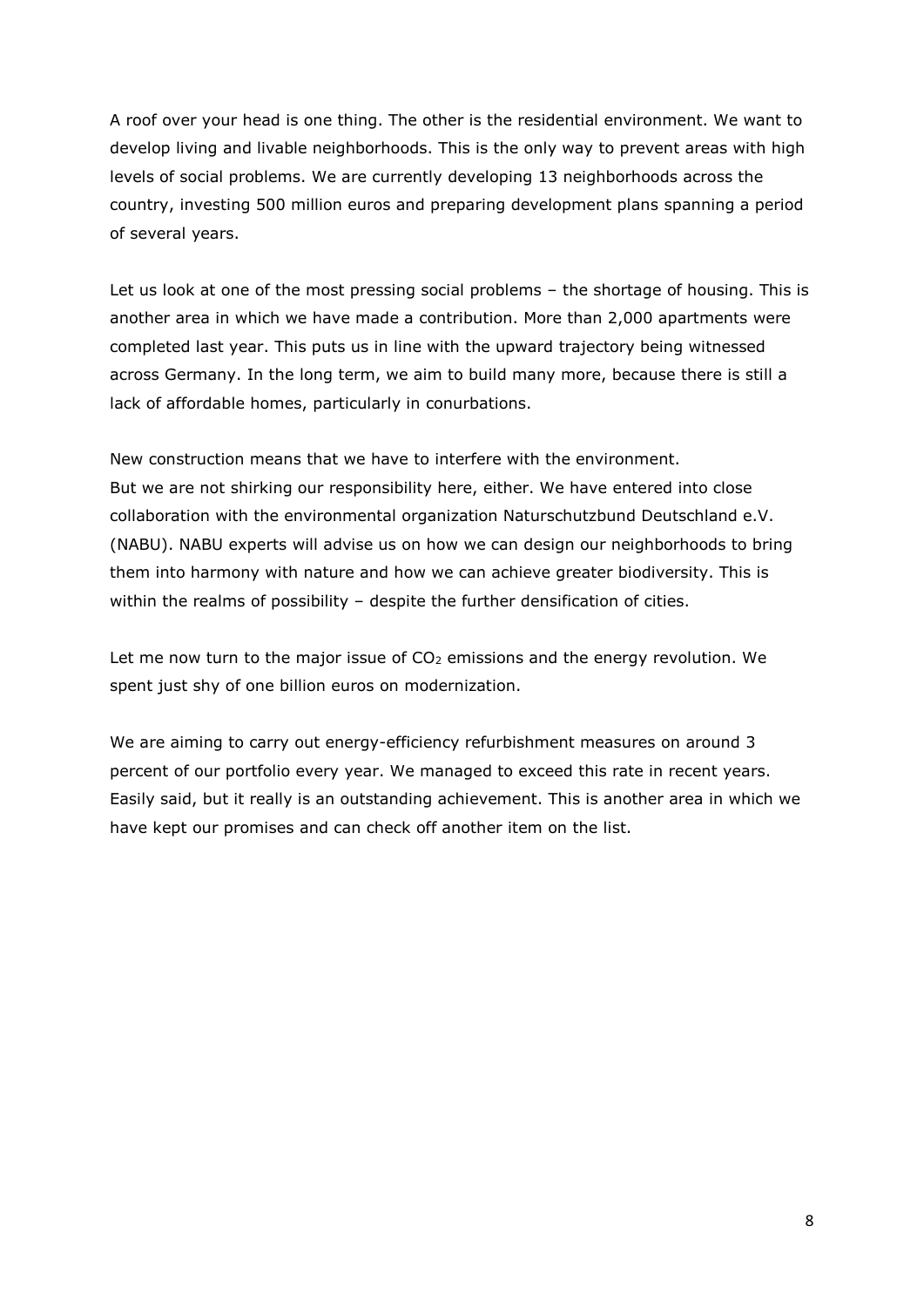Ladies and gentlemen,

you can see how relevant your company is to society. And you can also see that Vonovia is true to its word. You can also rely on us concerning transparency and governance.

Many shareholders are now pointing out to us how important it is to see us taking responsibility – for people, for a sense of community, but increasingly also for our environment. This is an area in which views on our performance have changed over the years.

Responsibility is something that you have to be able to afford. Vonovia is in good health, giving it the resources it needs to live up to its responsibility. Why not take a look at our fifth sustainability report which we published on June 4.

Ladies and gentlemen,

There are many reasons why it is worthwhile to live in a Vonovia property. But there are also many good reasons to have invested in Vonovia and to remain a Vonovia shareholder. If, at the end of the day, Vonovia stands for trust, then you have invested your money well.

I am certain that this will continue to hold true in the future, too. The first half of the year is testimony to the fact that we can continue on the successful path we have carved out despite the coronavirus crisis.

We are aiming to increase our EBITDA again in 2020. We also expect to see an increase in FFO. This outlook includes our most recent acquisitions. We took over Hembla at the end of 2019. The Swedish company has around 21,000 apartments in its portfolio. Since April, the project developer Bien-Ries has been part of Vonovia. And a few days ago, we got involved in the Netherlands for the first time. This step was preceded by a careful analysis and the investment volume is small. But we have secured a good starting position for future growth.

Another reason why I am confident is because our business model gives us certain advantages. We can get through the crisis faster and better. We can already start investing in the future today. That is definitely a luxury.

So what puts us in a position to do so? The coronavirus pandemic has done nothing to change the megatrends that are shifting our society.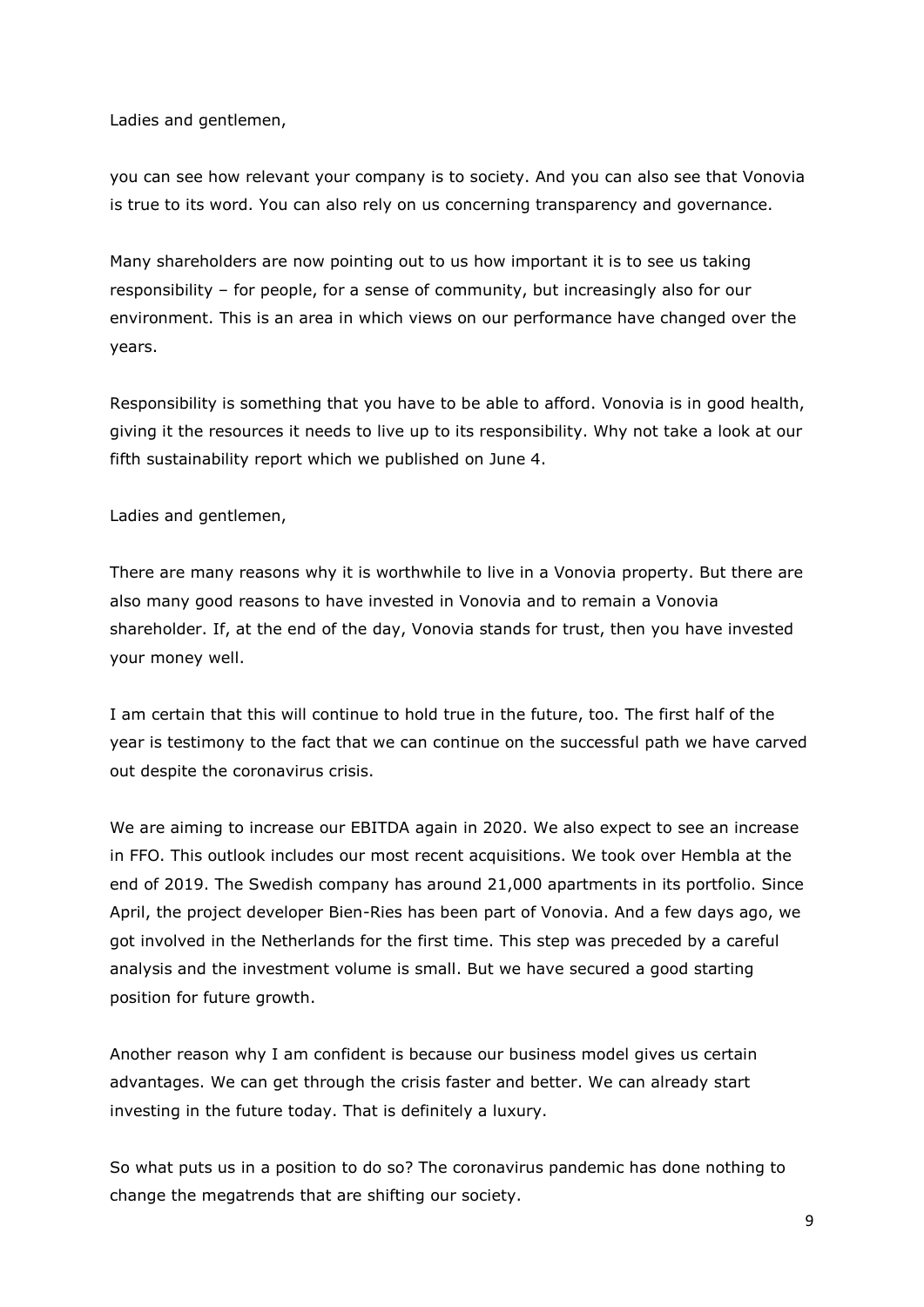Take urbanization: our major cities will continue to grow. There are already not enough affordable apartments. We can only increase the supply of housing by embarking on extension, refurbishment and new construction measures. This will, in turn, help to ensure social harmony.

Then, there is the issue of demography: demographic change will create a need for three million senior-friendly apartments over the next ten years. A lot more needs to be done to ensure that people do not have to go into care homes prematurely.

Another key issue is integration: we have to take care of the people who have come, or will come, to our country from abroad. Many of them are out of work, quite simply because they are not allowed to work. In order to ensure that they are welcomed into our community nonetheless, we have to give them a home.

Then, there is climate change: buildings are responsible for 30 percent of  $CO<sub>2</sub>$  emissions. This is an area in which progress needs to be made so as not to jeopardize the energy revolution.

As the market leader, we certainly have a special responsibility. But with a market share in Germany of around 1.5 percent, we have to work with others.

That brings me to the end of my speech. The coronavirus will remain with us as a society over the coming months or even years. We have seen an incredible wave of solidarity in recent weeks – across the globe, in Europe, in Germany, in our neighborhoods. I wish that this willingness to help others will continue even if the situation continues to ease. The recent past has shown us what is really important. And that nothing can be taken for granted.

In its current economic stimulus package, the German government is aiming to promote climate protection. This is the right approach. It offers a huge opportunity for all of us to make our country better than it was prior to the crisis. Because when we reboot the economic engine again, the engine has to be a "green" one.